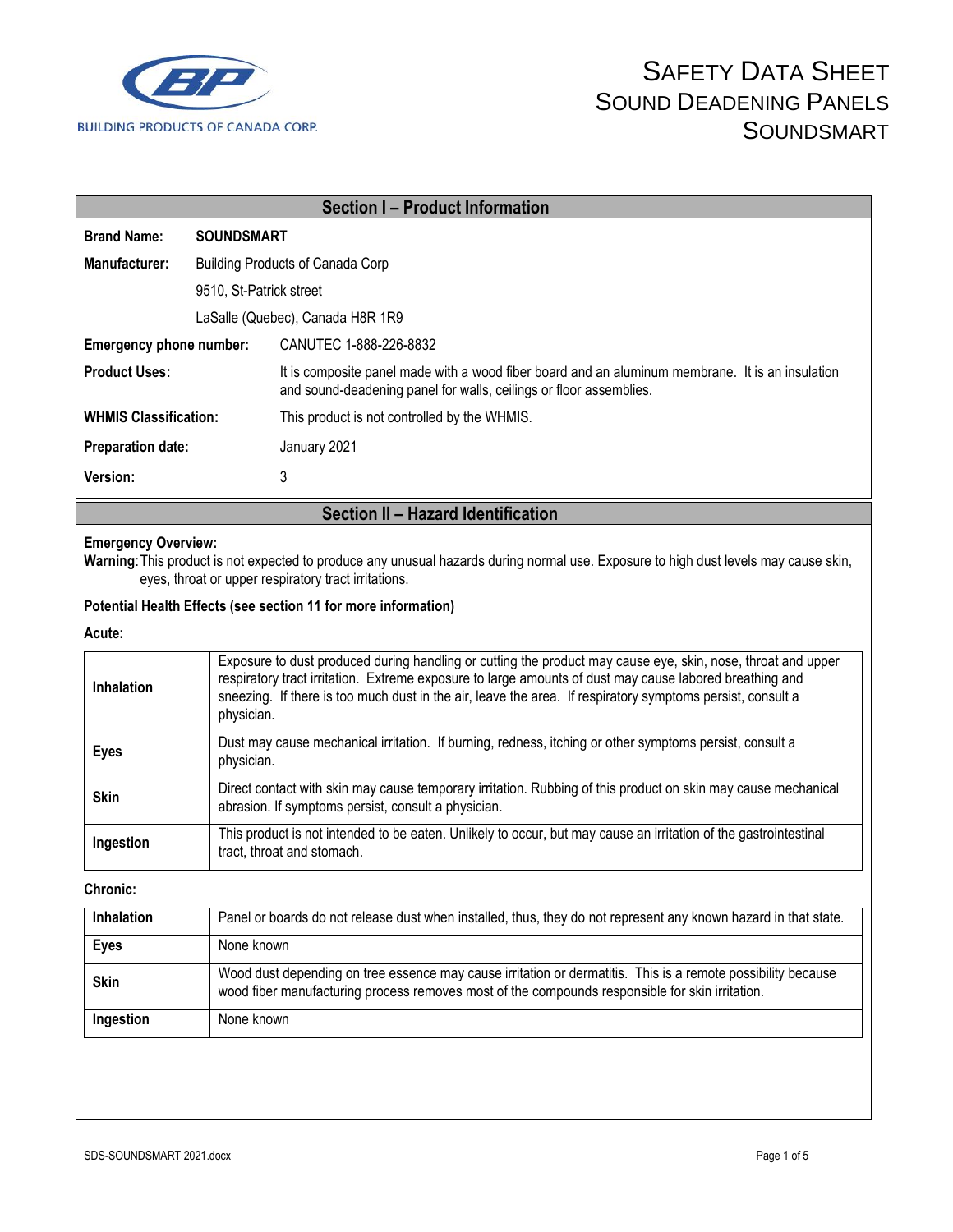

**Target organs:** Eyes, skin and respiratory system.

**Primary entry routes:** Inhalation, eyes and skin contact.

Carcinogenicity, teratogenicity, embryotoxicity, mutagenicity: This product has no carcinogenic, teratogenic, mutagenic, or embryotoxic known effects.

| Component             | <b>IARC</b>              | <b>NTP</b> | <b>ACGIH</b>                  | CAL-65                   |
|-----------------------|--------------------------|------------|-------------------------------|--------------------------|
| Membrane              | Not Listed               | Not Listed | Not Listed                    | Not Listed               |
| Wood Fiber            | Not Listed               | Not Listed | Not Listed                    | Not Listed               |
| Starch                | Not Listed               | Not Listed | Not Listed                    | Not Listed               |
| Wax                   | Not Listed               | Not Listed | Not Listed                    | Not Listed               |
| Wood Dust from sawing | Carcinogenic to<br>Human | Not Listed | Confirmed Human<br>Carcinogen | State to Cause<br>Cancer |

## **Section III – Composition,/ Information on ingredients**

| Component     | CAS No.         | EC No.    | Weight % |
|---------------|-----------------|-----------|----------|
| Wood Fiber    | Mixture         | Mixture   | >93      |
| <b>Starch</b> | $9005 - 25 - 8$ | 232-679-6 | <3       |
| Wax           | 8002-74-2       | 232-315-6 | <2       |
| Membrane      | 7429-90-5       | 231-072-3 |          |

The components declared herein are not considered hazardous components as per WHMIS, OSHA and 29 CFR 1910.1200 legislations.

As per OSHA and WHMIS the above product is considered a consumable item and do not require a SDS or a MSDS. However we want to disclose as much as possible information relating to health and safety, to ensure that the product is handled and used properly. This SDS contains valuable information for safe handling and proper use of the product. This SDS should be retained and available for employees and other users.

## **Section IV – First aid measures**

**Inhalation:** In case of inhalation of gas or vapor, remove person to fresh air. If breathing is difficult or ceases, administer oxygen. If symptoms persist, consult a physician.

**Skin contact:** Wash skin with soap and water. If irritation persists, consult a physician.

**Eye contact:** Flush eyes with water for 15 to 20 minutes. If irritation persists, consult a physician.

**Ingestion:** This product is not intended to be eaten. Ingestion is unlikely to occur. If ingestion occurs, consult a physician.

**Medical conditions which may be aggravated**: Pre-existing respiratory and lung diseases such as bronchitis, emphysema or asthma. Pre-existing skin conditions such as rashes and dermatitis.

**Notes to the physician:** This product is a mechanical irritant, acute exposure is not expected to produce any chronic health effect. Treatment should be aimed at alleviating symptoms.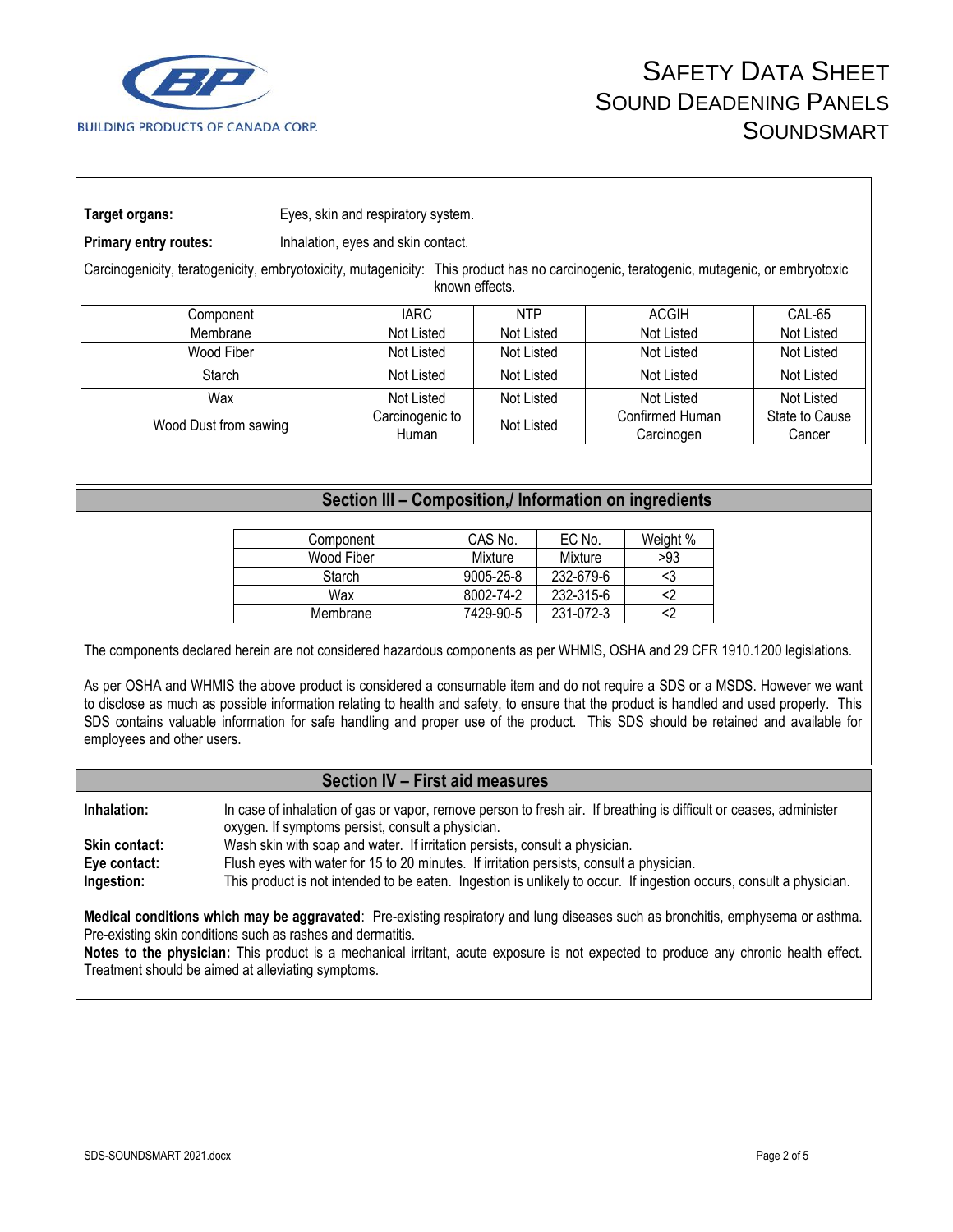

| <b>Section V - Fire Fighting measures</b>                                                                                                                                                                                                                                                                                                                                                                                                                                                                                                                                                                                                                                                                                                  |                                                                                                                                                    |                                                                                                                                                                                                                                                                                                      |                                 |                            |                            |  |
|--------------------------------------------------------------------------------------------------------------------------------------------------------------------------------------------------------------------------------------------------------------------------------------------------------------------------------------------------------------------------------------------------------------------------------------------------------------------------------------------------------------------------------------------------------------------------------------------------------------------------------------------------------------------------------------------------------------------------------------------|----------------------------------------------------------------------------------------------------------------------------------------------------|------------------------------------------------------------------------------------------------------------------------------------------------------------------------------------------------------------------------------------------------------------------------------------------------------|---------------------------------|----------------------------|----------------------------|--|
| Flash Point:<br>Auto-Inflammation Temperature:<br>Flammable Limits in air:                                                                                                                                                                                                                                                                                                                                                                                                                                                                                                                                                                                                                                                                 |                                                                                                                                                    | 200°C (wood dust)<br>>300°C<br>Upper Flammable Limit (UFL):<br>Lower Flammable Limit (LFL):                                                                                                                                                                                                          | No object<br>No object          |                            |                            |  |
| Rate of Burning                                                                                                                                                                                                                                                                                                                                                                                                                                                                                                                                                                                                                                                                                                                            | Flammability Classification:                                                                                                                       |                                                                                                                                                                                                                                                                                                      | B2 (DIN 4102)<br>Not Determined |                            |                            |  |
| Specific Dangers                                                                                                                                                                                                                                                                                                                                                                                                                                                                                                                                                                                                                                                                                                                           |                                                                                                                                                    | When in contact with an ignition source, wood dust can be an explosion hazard.                                                                                                                                                                                                                       |                                 |                            |                            |  |
| Combustion products:<br>Fire Fighting Agents:                                                                                                                                                                                                                                                                                                                                                                                                                                                                                                                                                                                                                                                                                              | Fire gives off normal combustion products.<br>Use dry powder, foam and water spray or appropriate extinguishing media for surrounding materials on |                                                                                                                                                                                                                                                                                                      |                                 |                            |                            |  |
| fire.                                                                                                                                                                                                                                                                                                                                                                                                                                                                                                                                                                                                                                                                                                                                      |                                                                                                                                                    |                                                                                                                                                                                                                                                                                                      |                                 |                            |                            |  |
|                                                                                                                                                                                                                                                                                                                                                                                                                                                                                                                                                                                                                                                                                                                                            | Wear self-contained breathing apparatus and full protective clothing (see section 8).<br>Fire Fighting Procedures:                                 |                                                                                                                                                                                                                                                                                                      |                                 |                            |                            |  |
| Section VI - Accidental release measures                                                                                                                                                                                                                                                                                                                                                                                                                                                                                                                                                                                                                                                                                                   |                                                                                                                                                    |                                                                                                                                                                                                                                                                                                      |                                 |                            |                            |  |
| Containment:<br>Clean-up:<br>Disposal:                                                                                                                                                                                                                                                                                                                                                                                                                                                                                                                                                                                                                                                                                                     |                                                                                                                                                    | No special measure.<br>No special measure.<br>The finished product is a wood-based solid. Follow all local, municipal, provincial, state and federal<br>regulations. To remove, use standard means approved for disposal. Dispose in a landfill or use any<br>other method prescribed by regulation. |                                 |                            |                            |  |
|                                                                                                                                                                                                                                                                                                                                                                                                                                                                                                                                                                                                                                                                                                                                            |                                                                                                                                                    | Section VII - Handling and storage                                                                                                                                                                                                                                                                   |                                 |                            |                            |  |
| Handling:<br>Dust can form an explosive mixture in air. Provide appropriate exhaust ventilation at machinery and at<br>places where dust can be generated. Use personal protective equipment as required (see section 8).<br>Avoid frequent or prolonged inhalation of wood dust. Wear the appropriate respiratory protection<br>against dust in poorly ventilated areas and if TLV is exceeded (see Sections 2 and 8). Use good safety<br>and industrial hygiene practices. Avoid contact with humidity and water. Presence of water may lead<br>to mold growth.<br>Store flat, in a dry, well ventilated place and away from sources of excessive heat. Product should be<br>Storage:<br>protected from the weather and direct sunlight. |                                                                                                                                                    |                                                                                                                                                                                                                                                                                                      |                                 |                            |                            |  |
| Section VIII - Exposure controls/personal protection                                                                                                                                                                                                                                                                                                                                                                                                                                                                                                                                                                                                                                                                                       |                                                                                                                                                    |                                                                                                                                                                                                                                                                                                      |                                 |                            |                            |  |
|                                                                                                                                                                                                                                                                                                                                                                                                                                                                                                                                                                                                                                                                                                                                            |                                                                                                                                                    | Component                                                                                                                                                                                                                                                                                            | Weight %                        | TLV ( $mg/m3$ )            | PEL $(mg/m3)$              |  |
|                                                                                                                                                                                                                                                                                                                                                                                                                                                                                                                                                                                                                                                                                                                                            | Wood Fiber                                                                                                                                         |                                                                                                                                                                                                                                                                                                      | >93                             | Not established            | Not established            |  |
| Starch                                                                                                                                                                                                                                                                                                                                                                                                                                                                                                                                                                                                                                                                                                                                     |                                                                                                                                                    |                                                                                                                                                                                                                                                                                                      | $5$                             | 10                         | Total: 15<br>Respirable: 5 |  |
| Wax fumes                                                                                                                                                                                                                                                                                                                                                                                                                                                                                                                                                                                                                                                                                                                                  |                                                                                                                                                    |                                                                                                                                                                                                                                                                                                      | $\overline{2}$                  | $\overline{\mathbf{c}}$    |                            |  |
| Wood Dust from sawing                                                                                                                                                                                                                                                                                                                                                                                                                                                                                                                                                                                                                                                                                                                      |                                                                                                                                                    |                                                                                                                                                                                                                                                                                                      | 0.5                             | Total: 5<br>Respirable: 5  |                            |  |
| Membrane fumes                                                                                                                                                                                                                                                                                                                                                                                                                                                                                                                                                                                                                                                                                                                             |                                                                                                                                                    |                                                                                                                                                                                                                                                                                                      | 10                              | Total: 15<br>Respirable: 5 |                            |  |
|                                                                                                                                                                                                                                                                                                                                                                                                                                                                                                                                                                                                                                                                                                                                            |                                                                                                                                                    | ENGINEERING CONTROLS: Provide sufficient ventilation, i.e., enough to control airborne dust levels. Use ventilation to keep dust                                                                                                                                                                     |                                 |                            |                            |  |

concentrations below permissible exposure limits. If cutting or trimming with power tools, dust collectors and local ventilation should be used. Avoid unnecessary exposure to dust and handle with care. Keep work area clean of dust by using an industrial vacuum cleaner with high efficiency filter or wetting down area with water. Never use compressed air and avoid dry sweeping.

If engineering controls are not possible, use safety glasses, gloves and dust respirator mask. Wear a NIOSH/MSHA approved respirator with cartridges in poorly ventilated areas or if TLV is exceeded.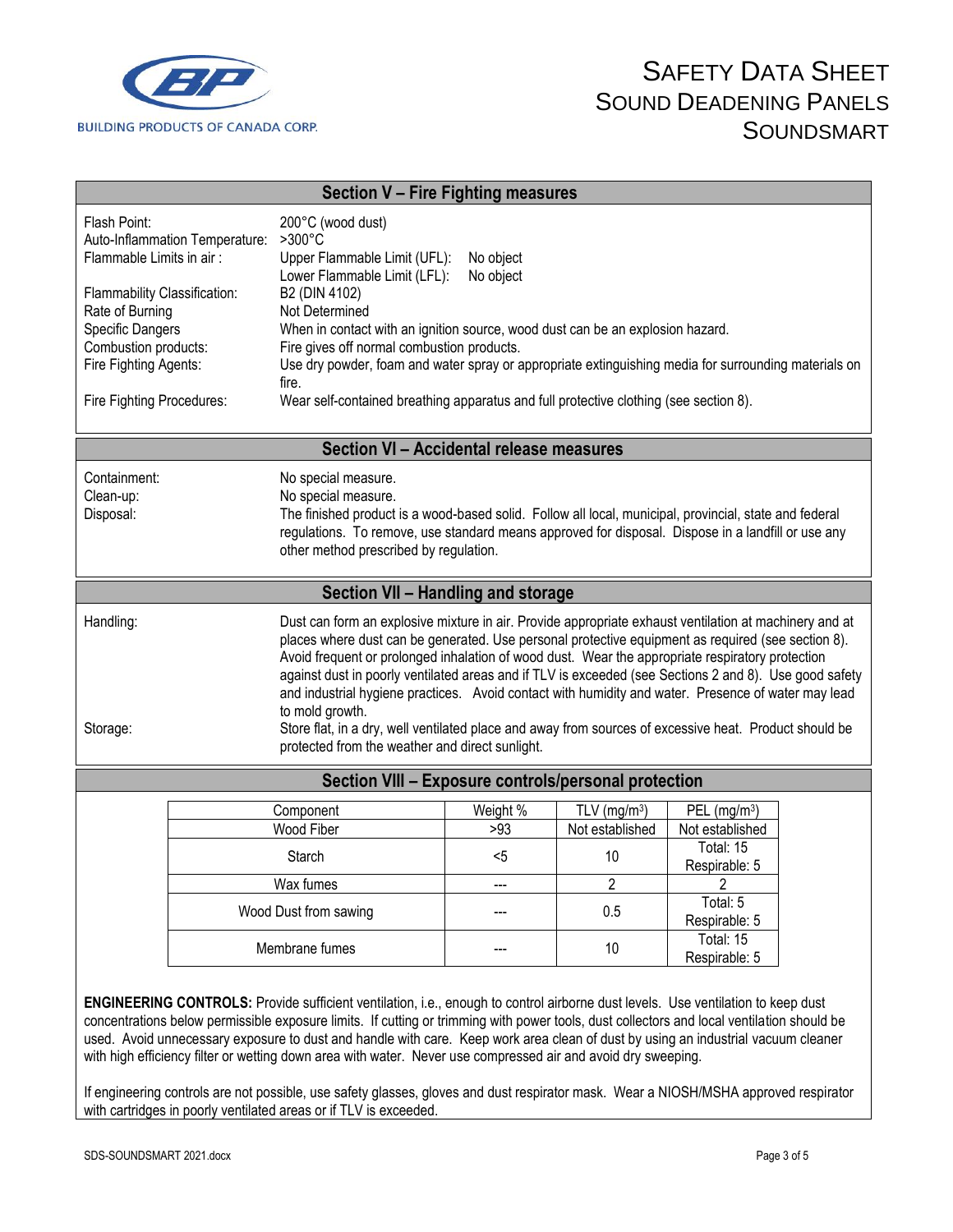

 $\Gamma$ 

## SAFETY DATA SHEET SOUND DEADENING PANELS **SOUNDSMART**

1

| Section IX - Physical and chemical properties                                                                                                                                                                                                                             |                                                                                                                                                                                                                                                                                                                                                                                                                      |  |  |  |
|---------------------------------------------------------------------------------------------------------------------------------------------------------------------------------------------------------------------------------------------------------------------------|----------------------------------------------------------------------------------------------------------------------------------------------------------------------------------------------------------------------------------------------------------------------------------------------------------------------------------------------------------------------------------------------------------------------|--|--|--|
| Appearance at 25°C:<br>Odor:<br>pH:<br>Density:<br><b>Melting Point:</b><br>Freezing Point:<br><b>Boiling Point:</b><br>Evaporation Rate:<br>Vapor Tension:<br>Vapor Density:<br>Relative Density (water = 1):<br>Solubility:<br>Decomposition Temperature:<br><b>VOC</b> | Solid<br>Neutral<br>No object<br>Not measured<br>No object<br>No object<br>No object<br>No object<br>No object<br>No object<br>< 1<br>Insoluble in water<br>Not measured<br>None                                                                                                                                                                                                                                     |  |  |  |
|                                                                                                                                                                                                                                                                           | Section X - Stability and reactivity                                                                                                                                                                                                                                                                                                                                                                                 |  |  |  |
| Stability:<br>Condition to avoid:<br>Incompatibility:<br>Hazardous Polymerization<br>Hazardous Decomposition                                                                                                                                                              | Stable.<br>Contact with moisture and humidity may alter the product and even cause some mold development.<br>None known<br>Will not occur<br>The decomposition products are those expected from wood. These decomposition products may<br>include carbon oxides ad carbon particles. Thermal-oxidative degradation of wood produces irritating<br>fumes and gases.                                                   |  |  |  |
|                                                                                                                                                                                                                                                                           | <b>Section XI - Toxicological information</b>                                                                                                                                                                                                                                                                                                                                                                        |  |  |  |
| Acute Effects:<br>Chronic Effects/Carcinogenicity                                                                                                                                                                                                                         | None are known for the product. However, direct contact with any dust, including wood dust, can<br>mildly irritate mucous membranes of your nose and eyes. None are known for the product.<br>None are known for the product. However, repeated contact with wood dust can cause skin irritation,<br>dermatitis or respiratory sensitization or irritation, because of the quinolic content of some wood<br>essence. |  |  |  |
| <b>Section XII - Ecological Information</b>                                                                                                                                                                                                                               |                                                                                                                                                                                                                                                                                                                                                                                                                      |  |  |  |
| <b>Environmental Toxicity:</b><br>Ecotoxicity Value:                                                                                                                                                                                                                      | This product has no known adverse effect on the environment.<br>The membrane is toxic to aquatic life.                                                                                                                                                                                                                                                                                                               |  |  |  |
| <b>Section XIII - Disposal considerations</b>                                                                                                                                                                                                                             |                                                                                                                                                                                                                                                                                                                                                                                                                      |  |  |  |
| Disposal:                                                                                                                                                                                                                                                                 | The finished product is a wood-based solid. It may be recycled in local facilities. If unable to recycle<br>dispose of the material in accordance with all local, municipal, provincial, state and federal regulations.<br>Use standard means approved for disposal. Dispose in a landfill or use any other method prescribed<br>by regulation.                                                                      |  |  |  |